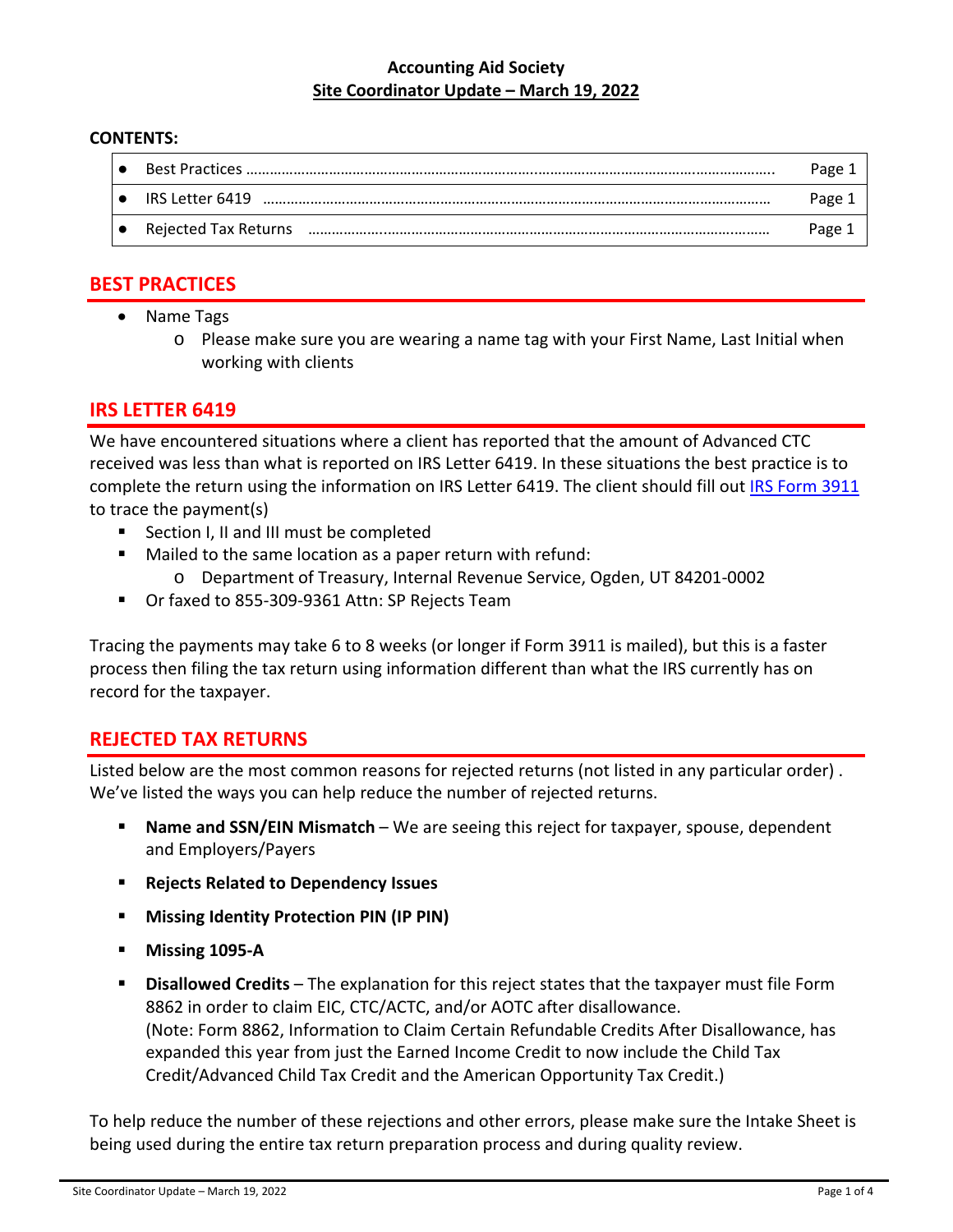Intake and Interview – If the client has completed the Intake Sheet, the preparer *must* review the sheet for completeness and *must* conduct an interview with the client. The quality reviewer must always review the completed Intake Sheet.

In addition to verifying identity and confirming there is proof of every Social Security number to be listed on the return, the interview by the preparer should consist of the following at a minimum:

- **Question the taxpayer about any unanswered questions and any questions marked "Unsure",** and then mark the correct answer.
- **E** Complete the Certified Volunteer Preparer shaded areas.
- As part of the interview, verify with the client some of the answers on the Intake Sheet from page 1, and about income, expense and life events.
- **If the client completes Accounting Aid's Supplemental Intake Sheet, verify some of the** information listed there, as well. Ask the client again about some items marked both "Yes" and "No".
- If there are changes to the intake sheet, the volunteer should put their initials next to the change.
- See below for Intake Sheet guidelines for dependency issues, IP PIN and disallowed credits.

Note: We felt this reminder was necessary again; we thank those tax sites that are following correct procedures and practices.

Please follow the guidelines below to help minimize the following rejects:

**Name and Social Security Number Mismatch** – These are some "must do's" to minimize this rejection:

- Be sure the preparer and quality reviewer are looking at the Social Security card (or other document from the Social Security Administration) when entering *both* the SSN and the last name for *each* individual to be listed on the tax return.
- Do not enter names based on the Intake Sheet or picture IDs.
- Be sure a middle name is not being entered as part of the last name.
- Review pages B-13 & B-14 in Pub 4012, Determining the Last Name of Taxpayer, when in doubt and in certain situations, e.g., hyphenated names, Hispanic and Indo‐Chinese names.
- Review all Employer and Payer information on W2s, 1099-Rs, etc for accuracy.
	- o Carry forward returns may have information that has changed, please be careful to review the information for accuracy
- Finally, be sure that the taxpayer has reviewed this information and signed off on page 5 of the Intake Sheet that it is correct. And be sure the quality reviewer is verifying the information during their review.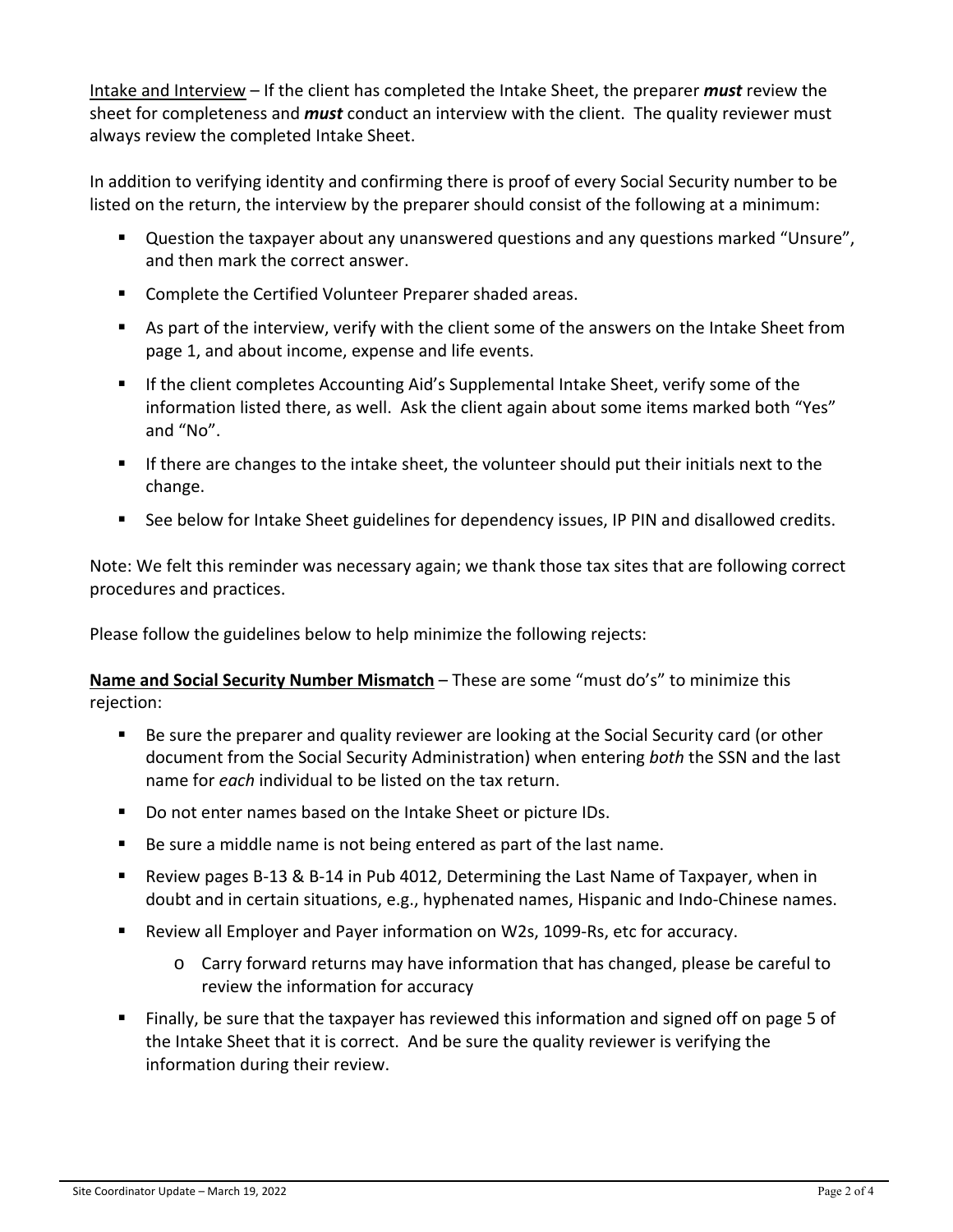**Rejects Related to Dependency Issues** – Very often these rejects are out of our control to prevent, but please make sure the following is part of the Intake/Interview *and* the quality review process:

- Verify the answer to Question #10 in Part I of the Intake Sheet asking if the taxpayer and/or spouse can be claimed as a dependent on another return.
- Make sure the correct dependency determination is being made for each person listed at the bottom of page 1 of the Intake Sheet in Part II, Question #2.

If there are individuals listed as either living with the taxpayer or being supported by the taxpayer (living elsewhere), make sure that the questions in the Certified Volunteer Preparer shaded area are answered accurately. (Reminder: Everyone who lives with the taxpayer should be listed in this section, not just those claimed as dependents.)

## **Missing Identity Protection PIN (IP PIN)**

- Intake and Interview Preparers and quality reviewers should make sure Question #11 in Part I of the Intake Sheet is answered (Have you or your spouse been a victim of identity theft?). Ask the question again even if it is marked "No". Have a discussion with the taxpayer/spouse.
- If they are a victim of identity theft (i.e., their Social Security number has been used to file a tax return), we must have their IP PIN *before* starting the return in TaxSlayer.
	- o They should have received a CP01A Notice from the IRS dated January 1, 2022, with their IP PIN for tax year 2021.
	- $\circ$  If they do not have their IP PIN, please explain that we cannot electronically file the return without the PIN, and ask them to:
		- Log into their IRS Online Account (if set up) using their cell phone
			- Access Tax Records has digital copies of CP01A notice from the IRS
		- Look for the Notice at home and to return to the tax site with it, or, if they can't find it,
		- Contact the IRS to retrieve their IP PIN or to obtain a new one. Visit the following IRS link for information on retrieving an IP PIN and on obtaining a new one: https://www.irs.gov/identity-theft-fraud-scams/retrieve-your-ip-pin or call 800‐908‐4490

## **Missing 1095‐A**

- Intake and Interview Preparers and quality reviewers should make sure Question #9 in Part V of the Intake Sheet is answered (Have health coverage through the Marketplace (Exchange)? [Provide Form 1095‐A]). Review the question the taxpayer/spouse to ensure accuracy.
- If they do not have their 1095-A, please explain that we cannot electronically file the return without this document and ask them to:
	- Log into their Marketplace account on their cell phone
		- Look under 2021 application and select Tax Forms from the menu on the left. Then download the PDF (note: Chrome users should see the downloaded PDF on the bottom of the screen and should click open. Safari (Apple iOS) users select Open With, when the pop‐up appears)